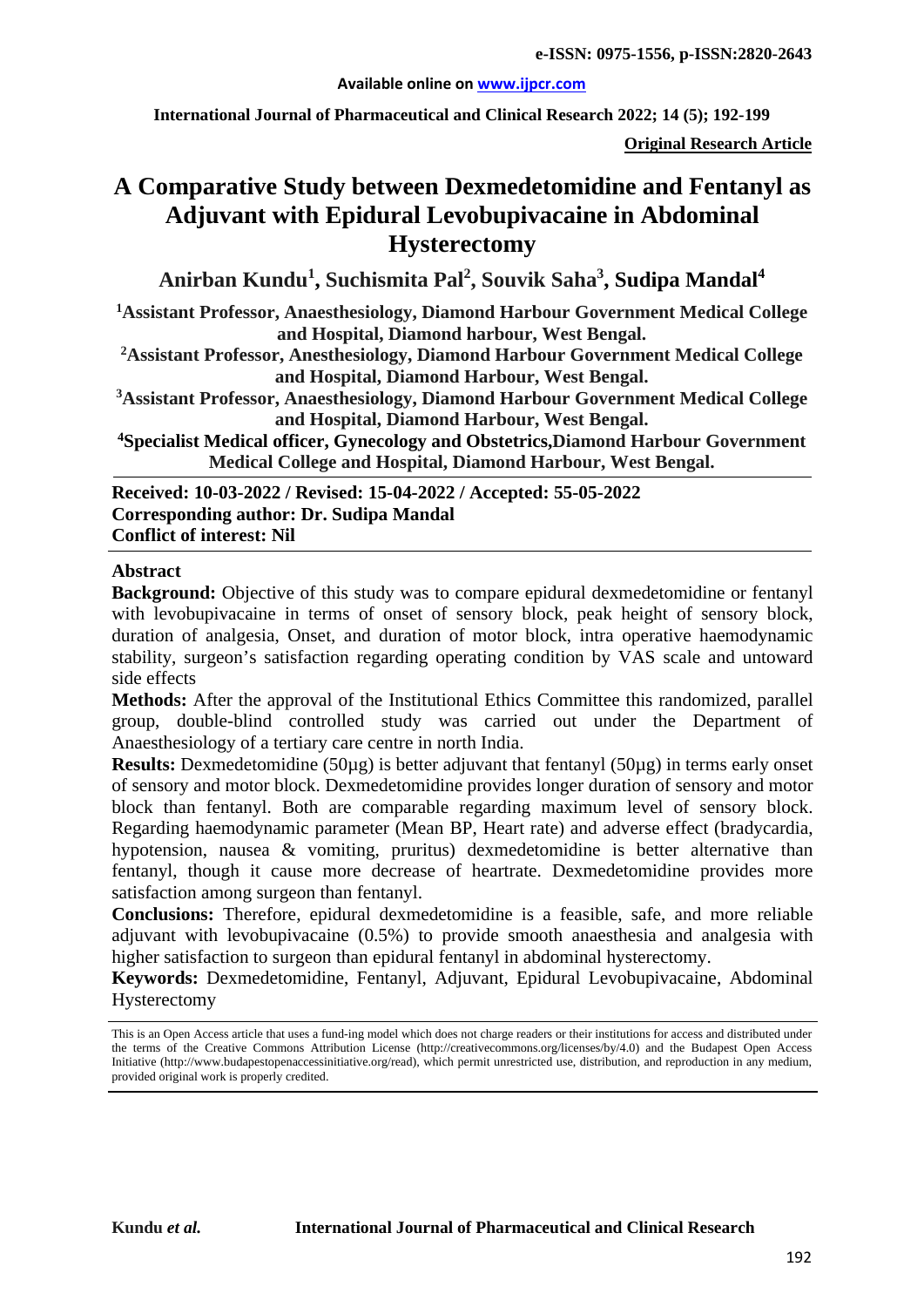## **Introduction**

Regional anaesthesia is a popular method of anaesthesia for gynaecological surgery than general anaesthesia as it has so many advantages. Spinal, epidural anaesthesia are common options for gynaecological surgeries. Spinal anaesthesia is advocated because of its reliability and simplicity, but suffers the limitation of a single injection technique, longer discharge times, and a higher incidence of side effects than the other two techniques [1] (epidural and general anaesthesia). Epidural anaesthesia for gynaecological surgery is widely accepted for its greater advantages over general anaesthesia in terms of avoidance of laryngoscopic surge, better perioperative pain management and greater patient satisfaction. [2] Epidural anaesthesia also attenuates neuroendocrine response to surgery if given well ahead of surgical stimulus. [3] Many beneficial aspects of epidural anaesthesia have been reported, including better suppression of surgical stress, [4] positive effect on postoperative nitrogen balance. [5] It can be used to extend analgesia into postoperative period, where their use has been shown to provide better analgesia than can be achieved with parenteral analgesic.

Many local anaesthetic agents have been used for epidural anaesthesia. Bupivacaine is a well established long acting local anaesthetic which like all amide anaesthetic has been associated with cardiac toxicity when used in high concentration or when accidentally administered intravascularly. Levobupivacaine, the the s-enantiomer of 1-butyl-N-2, piperidine-2-carboxamide is a local anaesthetics with a chemical structure related to mepivacaine and bupivacaine. A number of studies suggest that levobupivacaine is associated with less central nervous system toxicity and cardiactoxicity with less motor block potency but anaesthesia and analgesic property is comparable with 6dimethyiphenyl bupivacaine. [6]

Gynaecological surgeries are sometimes associated with significant blood loss and there is greater incidence of hypotension. Epidural anaesthesia provides more stable cardiovascular haemodynamics, reduces blood loss, better peripheral vascular circulation [7,8] though it itself may cause hypotension. It is a major concern specially in aged patient population. In this scenario sedative drugs, either inhalational or intravenous, may potentiate the incidence of respiratory depression as well as hypotension. To avoid this and to have stable haemodynamics and postoperative analgesia, an effort has been made to administer various adjuvant in the epidural route along with local anaesthetics.

Different drugs have been tried as adjuvant to local anaesthetic. Local anaesthetic with opioids demonstrate significant synergy, They provide excellent analgesia and prolongs the time of regression of sensory block. [9]

Since the introduction of epidural opioids into clinical practice of anaesthesia in 1979, it has gained widespread popularity and acceptance. Epidural administration of combination of opioids and levobupivacaine for postsurgical pain relief has resulted in better pain scores. Several authors have suggested that this combination may produce a synergistic effect, while reducing the incidence of side effects. [10,11]

Since hydrophilic opioids such as morphine, remain in the cerebrospinal fluid for long duration and may be responsible for undesirable side effects like delayed onset of peak analgesic effect and late respiratory depression, highly lipophilic opioids such as fentanyl have been used to reduce the side effects of extradural opioid administration. [12,13] Fentanyl, a potent opioid receptor agonist is largely used to provide analgesia for acute pain and to enhance the quality to epidural block for perioperative analgesia. [14]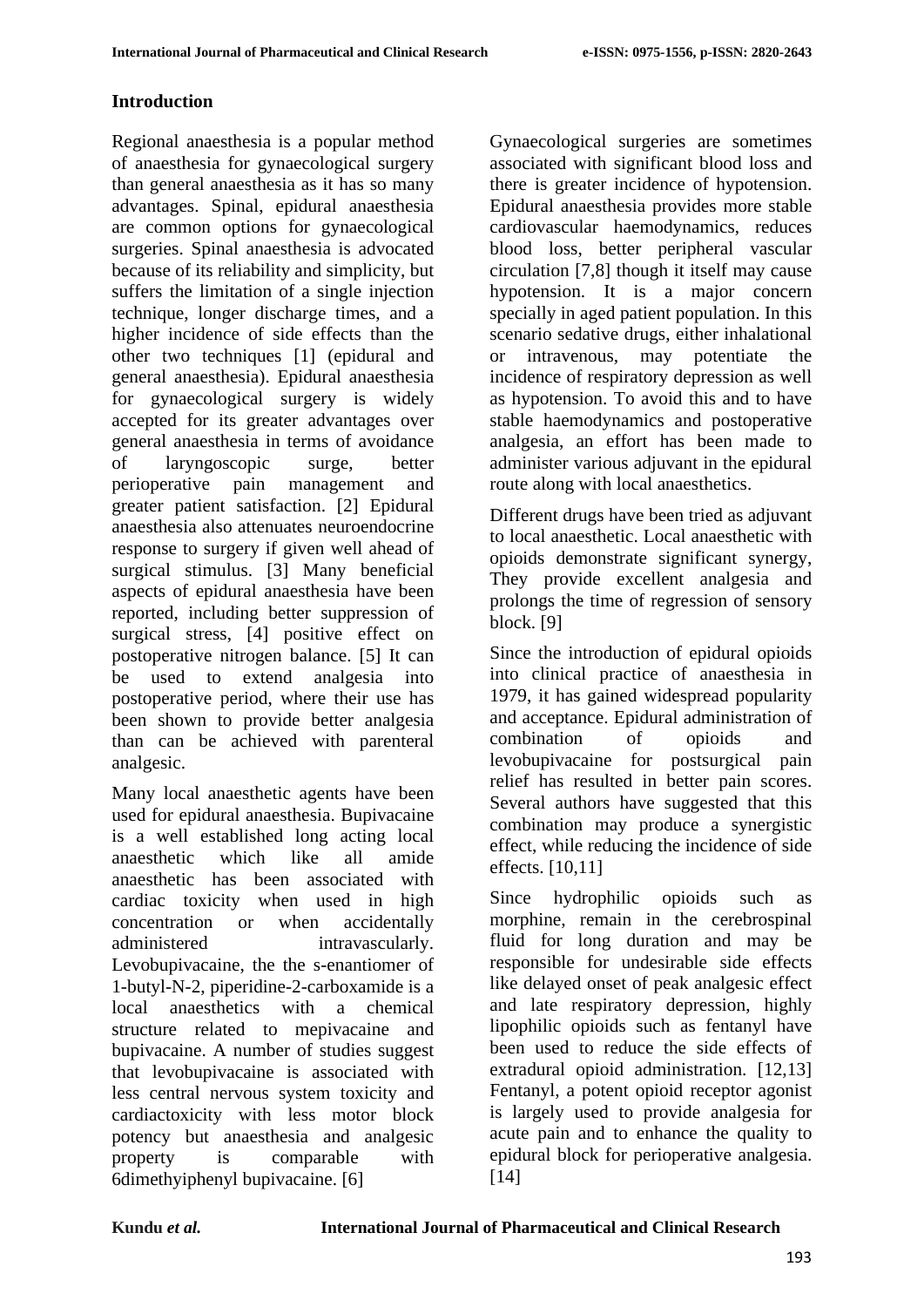α2 adrenargic agonist has both analgesic and sedative effect when administered in epidural route along with local anaesthetics. [15,16] The incidence of vomiting, prurtitus and respiratory depression is less frequent as compared with that seen after epidural opioid. Both dexmedetomidine and clonidine are α2 agonist used widely in clinical practice. Clonidine also have sedative and analgesic property. [17] It has  $A\delta$  and C fidres and intensifies local anaesthetic conduction block and also prolongs analgesia. [18] Dexmedetomidine, a denantiomer of medetomidine, has analgesic property and augmentation of local anaesthetic effect causing hyperpolarisation of nerve tissues by altering transmembrane potential and ion conduction at locus coeruleus in brainstem. The drug has sedative, hypnotic and analgesic effect [19] with limited respiratory depression with special property of easy arousability without cloudiness of mind and better haemodynamic control. Decreased oxygen demand due to enhanced sympathoadrenal stability [4] makes it very useful in the perioperative period as well.

With this previous review, this study was conducted to compare dexmedetomidine with fentanyl with epidural levobupivacaine in respect of perioperative anaesthesia and analgesia.

### **Aims and Objectives**

Objective of this study was to compare epidural dexmedetomidine or fentanyl with levobupivacaine in terms of onset of sensory block, peak height of sensory block, duration of analgesia, Onset, and duration of motor block, intra operative haemodynamic stability, surgeon's satisfaction regarding operating condition by VAS scale and untoward side effects

### **Materials & Methods**

After the approval of the Institutional Ethics Committee this randomized, parallel group, double-blind controlled study was carried out under the Department of Anaesthesiology of a tertiary care centre in north India from March 2015 to June 2016.

### **Inclusion Criteria**

- ASA grade: I and II
- Age: 40 to 60 years
- Sex: Female
- Type of surgery: Elective gynaecological surgeries (Abdominal hysterectomy)

#### **Exclusion Criteria**

- Local infection in the lumbar region
- Known hypersensitivity to amide local anaesthetic
- Bleeding diathesis
- Spinal deformity
- Diabetes
- Preexisting neurological, cardiac, renal, metabolic, psychiatric disorder.

Written informed consent was obtained. Patients thus enlisted for the study were randomly allocated into two groups, group-A and group-B using a computer generated randomization chart.

Group-A  $(n=30)$ : received 15 ml of 0.5% Levobupivacaine hydrochloride plus 50 µg dexmedetomidine

Group-B  $(n=30)$ : received 15 ml of 0.5% Levobupivacaine hydrochloride plus 50 μg Fentanyl citrate.

### **Sample Size**

60(30 in each group). For the purpose of sample size calculation the duration of analgesia was taken as primary outcome measure. It was estimated that  $n=27$ subjects (recruitment target being 30 subjects per group) would be required per group in order to detect the difference of 30 minutes in the duration of analgesia between two groups with 80% power and 5% probability of type 1 error. This calculation assumes a standard deviation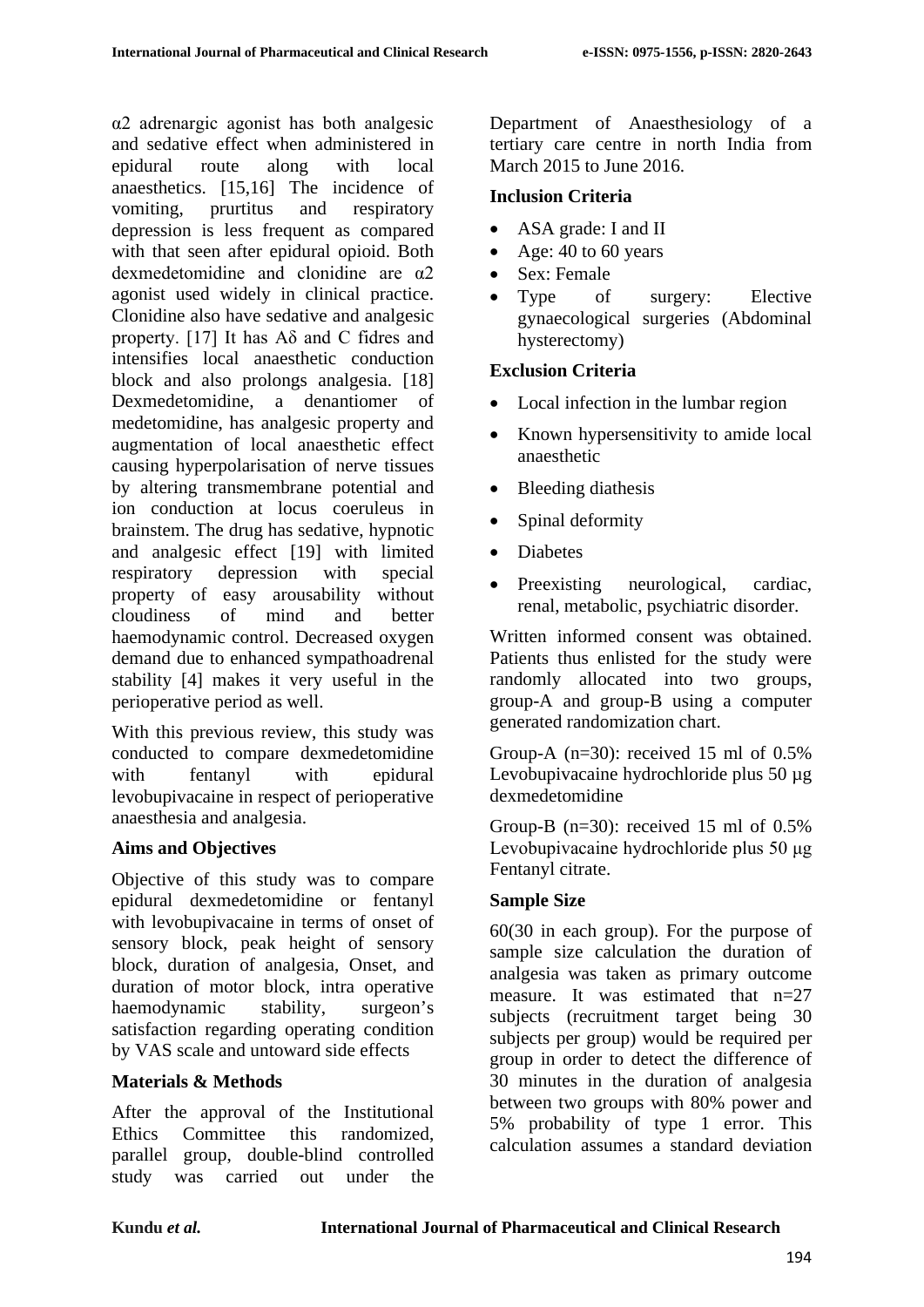of 45 minutes for the duration of analgesia parameters.

#### **Statistical Methods**

Data were entered in MS excel data base and were analyzed with the help of statistical package for social science (SPSS software version 16.0 for Windows, SPSS Inc.

Chicago). Numerical variables would be compared between groups by Student's unpaired ttest if normally distributed or by Mann-Witney U-test if otherwise. Categorical variables would be compared between groups by Chi-square test or Fisher's exact test as appropriate. Analysis would be two tailed and p<0.05 would be considered statistically significant.

There was no statistically significant difference in age distribution among the study groups as (P value  $= 0.472$ ). There was no statistically significant difference (p=0.517) between the Group-A and group-B in respect to the body weight.

There was no statistically significant difference  $(p=0.282)$  among the study groups (Gr. B) and the control group (Gr. A) in respect to the height. There was no statistically significant difference (p=0.222) among the Group-A and Group-B in respect to the duration of surgery in minutes. There was no statistical significance between the two groups with regard to ASA grading (P value  $= 0.800$ ).

#### **Results**

| <b>Duration of Sensory Block (min)</b>                           | Group A $(N=30)$ | Group B $(N=30)$ |  |  |
|------------------------------------------------------------------|------------------|------------------|--|--|
| Minimum time                                                     |                  |                  |  |  |
| Maximum time                                                     | 13               | 15               |  |  |
| Mean                                                             | 10.10            | 11.40            |  |  |
| Std. Dev                                                         | 1.373            | 1.886            |  |  |
| <b>Distribution of Onset of Sensory Block between Two Groups</b> |                  |                  |  |  |
| <b>Duration of Motor Block (min)</b>                             | Group A $(N=30)$ | Group B $(N=30)$ |  |  |
| Minimum time                                                     | 14               | 16               |  |  |
| Maximum time                                                     | 22               | 25               |  |  |
| Mean                                                             | 17.53            | 21.37            |  |  |
| Std. Dev                                                         | 1.995            | 2.470            |  |  |
| <b>Distribution of Onset of Motor Block in Two Groups</b>        |                  |                  |  |  |

**Table 1: Distribution of Onset of Sensory Block and Onset of Motor Block**

There was statistically significant difference (p=0.003) between the Group-A and Group-B in respect to the time for onset of sensory block. Patients in Group-A had early onset of sensory block than Group-B. Patients in the group-B had significantly earlier onset of motor block than Group-A  $(p=0.000)$ .

There was no statistically significant difference in distribution of block height achieved in different patients between Group-A and Group B (P value=0.441 for T4 level, 0.292 for T5 level and 0.759for T6 level).

| Table 2: Distribution of Duration of Sensory Block Onset of Motor Block and Analgesia |  |  |  |  |
|---------------------------------------------------------------------------------------|--|--|--|--|
|                                                                                       |  |  |  |  |

| Duration (min)                                                                 | Group A $(N=30)$ | Group B $(N=30)$ |  |  |
|--------------------------------------------------------------------------------|------------------|------------------|--|--|
| Mean                                                                           | 157.33           | 138              |  |  |
| Std. Dev                                                                       | 15.468           | 10.296           |  |  |
| Distribution of Duration of Sensory Block (Two Segment Regression) between Two |                  |                  |  |  |
| groups                                                                         |                  |                  |  |  |
| Duration (min)                                                                 | Group A $(N=30)$ | Group B $(N=30)$ |  |  |

**Kundu** *et al.* **International Journal of Pharmaceutical and Clinical Research**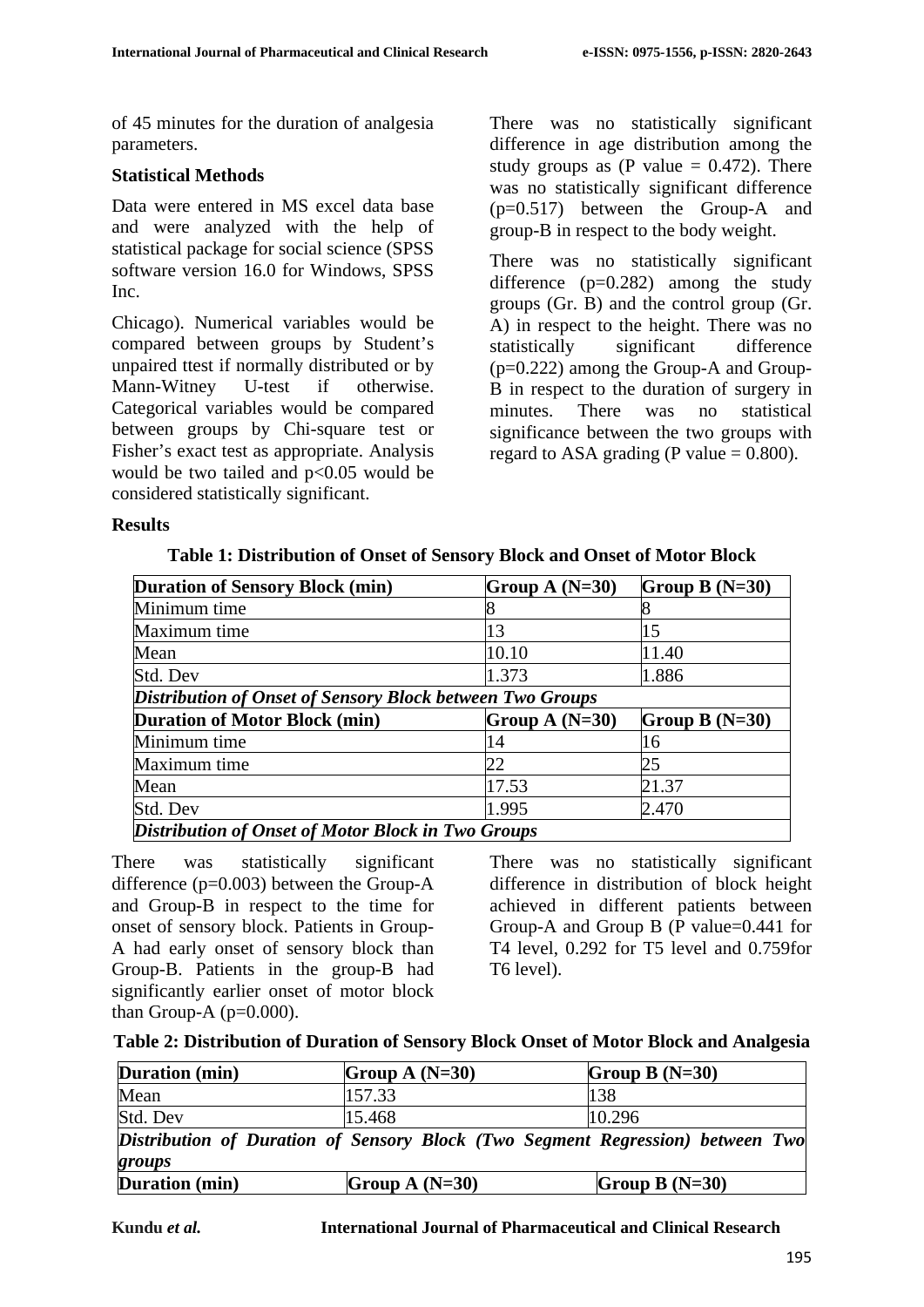| Mean                                                              | 250.37           | 213.97           |  |
|-------------------------------------------------------------------|------------------|------------------|--|
| Standard deviation                                                | 21.281           | 25.187           |  |
| <b>Distribution of Duration of Motor Block Between Two Groups</b> |                  |                  |  |
| Duration (min)                                                    | Group A $(N=30)$ | Group B $(N=30)$ |  |
| Mean                                                              | 355.87           | 302.40           |  |
| Std. Dev                                                          | 18.846           | 37.736           |  |
| Distribution of Duration of Analgesia (MIN) between Two Groups    |                  |                  |  |

There was statistically significant difference (p=0.000) among the Group-A and Group-B in respect to the duration of sensory block. There was statistically significant difference (p=0.0000) among the Group-A and Group-B in respect to the duration of motor block.

There was a statistically significant difference (p=0.000) between the Group-A and Group-B in respect to the duration of analgesia. This was assessed on the basis

of VAS score in the post-operative period (When VAS score≥4) or patient demand for analgesics in the post-operative period. Thus duration of analgesia was longer in Group-B (252.38 min) as compared to Group-A (231.25).

There was no statistically significant difference (p value  $>0.05$ ) between the patients of Group-A and Group-B as per as mean arterial pressure (MAP) was concerned at any time in the study period.

|               |                  |                   | Time Group-A (MEAN±SD)Group-B (MEAN±SD) Significance (p VALUE) |
|---------------|------------------|-------------------|----------------------------------------------------------------|
| $0$ MIN       | $82.30 \pm 5.87$ | $83.43 \pm 5.57$  | .446                                                           |
| 5 MIN         | $80.60 \pm 6.86$ | $83.67 \pm 4.79$  | .049                                                           |
| <b>10 MIN</b> | $78.73 \pm 6.04$ | $84.07 \pm 4.67$  | .000                                                           |
| <b>15 MIN</b> | $77.80 \pm 6.16$ | $86.80\pm4.83$    | .000                                                           |
| <b>20 MIN</b> | $76.97 \pm 5.91$ | $88.17 \pm 6.85$  | .000                                                           |
| <b>25 MIN</b> | $78.37 \pm 6.99$ | 89.80±7.09        | .000                                                           |
| 30 MIN        | $82.33 \pm 5.56$ | $90.73 \pm 6.09$  | .000                                                           |
| 45MIN         | 84.80±4.72       | $91.83 \pm 5.92$  | .000                                                           |
| 60MIN         | $87.37 \pm 5.55$ | $91.33 \pm 6.24$  | .014                                                           |
| 75MIN         | 89.80±4.72       | $93.10 \pm 7.16$  | .039                                                           |
| 90MIN         | $92.04 \pm 6.04$ | $96.54 \pm 6.29$  | .011                                                           |
| 105MIN        | $91.93 \pm 8.04$ | $95.67 \pm 10.02$ | .492                                                           |

**Table 3: Comparison of Heart Rate between Two Groups**

Regarding the base line value no significant difference was noted between the two groups  $(p>0.05)$ . Thereafter there was decline of heart rate from baseline value in group A after 10 min of administration of administration of epidural levobupivacaine and dexmedetomidine, which was statistically significant( $p<0.05$ ). It was continued upto 90 minutes. Thereafter heart rate become comparable between the two groups.

There was significant difference between group A  $(2.33)$  and group B  $(1.8)$  with regard to mean surgeon's satisfaction score (p value=0.000).

There was no significant statistical difference between the two groups with regard to side effects (p value  $> 0.05$ ).

# **Discussion**

The mean time of motor block were less in group A  $(17.53\pm1.99$  minutes) than Group B  $(21.37\pm2.47$  minutes). Appropriate statistical test shows, there was significant difference  $(p<0.05)$  in the time of onset of motor block between the two groups. Bajwa et al. [20] evaluated the addition of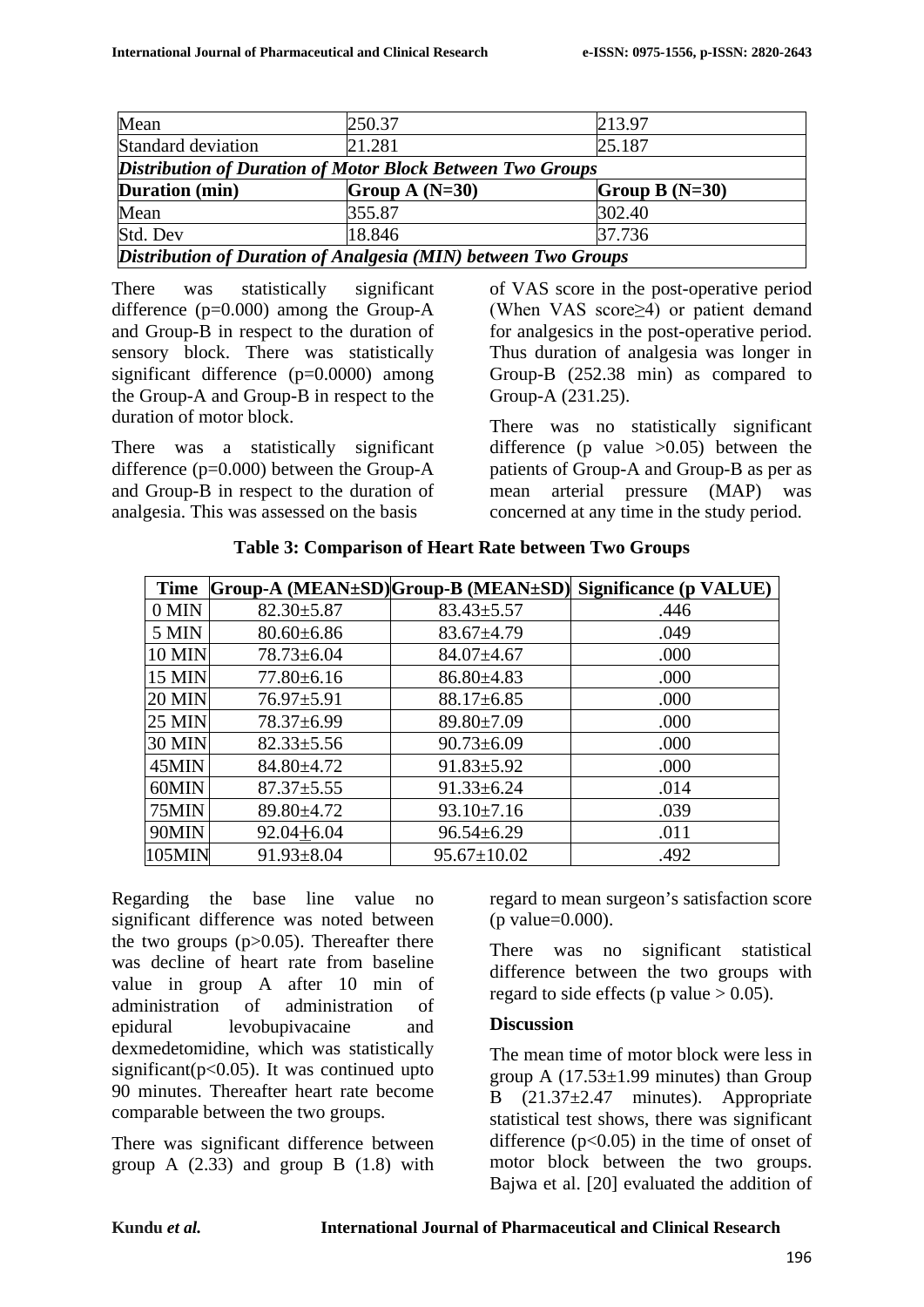dexmedetomidine or fentanyl to epidural ropivacaine in patient undergoing lower limb orthopaedic surgeries and they found that the onset of sensory analgesia and the establishment of the complete motor blockade was significantly earlier in the dexmedetomidine group. Gupta K, et al. [21] in their study with single shot epidural anaesthesia found that onset of complete motor block was  $19.27 \pm 4.7$  minutes in group D (levobupivacaine + dexmedetomidine) and 22.78±5.5 minutes in group F (levobupivacaine+ fenanyl).

Highest level of sensory block was achieved in both the groups was up to T4 dermatome and lowest level was up to T6 dermatome. Among the patient of group A 47% found to have a height of sensory block up to T4 dermatome, 30% up to T5, 23% up to T6 and in the patient of group B 37% up to T4,43% upto T5, 20% upto T6 dermatome. There was no significant difference between the two groups according to block height. Soliman R et al [22] also concluded that both the group in his study were comparable according to maximum sensory block height, also supported our study.

The duration of sensory block was calculated by counting time required to two segment regression of sensory block after surgery under epidural anaesthesia. The mean duration of sensory block was more (157.33±15.46 minutes) in group A than in group B  $(138\pm10.29 \text{ minutes})$ . Gupta S et al. [21] in their study with single shot epidural anaesthesia found that two segment regression time was more for levobupivacine and dexmedetomidine than levobupivacine and fentanyl, which was stasistically significant  $(p<0.05)$ , also supported our study.

The mean duration of motor block  $(250.37 \pm 21.28 \text{ minutes})$  was more in group A in than group B  $(213.97 \pm 25.18$ minutes). Gupta S et al. [21] in their study with single shot epidural anaesthesia found that mean duration of motor block was more in group LD (213.97±25.18 minutes) than group L  $(199\pm12.95 \text{ minutes})$  also supported our study.

Duration of analgesia was assessed from onset of sensory block to first request for resque analgesic or vas score >4(0=no pain and 10= worst possible pain). The mean duration of analgesia was 355.87±18.84 minutes in group A, in group B 302.40±37.73 minutes. The difference between two groups were statistically significant in respect to duration of analgesia. Hanoura SE et al. [23] in their study also found that time for first analgesic dose was more in DBF group in  $(321\pm19$  mins) than in BF group  $(174\pm15.7 \text{ mins}).$ 

In the present study the baseline values of mean BP were similar in both the groups. Reduction of mean BP from their baseline values were noted following epidural dexmedetomidine as well as epidural fentanyl. We have noticed episode of hypotension in the intraoperative period in some patients of both the groups which was also statistically insignificant. Intra operative mean BP remain stable after 30- 45 minutes. Gupta K et al.84 found no statistically significant episode of hypotension either in dexmedetomidine or fentanyl groups which also supported our study. [24]

Decrease in the intraoperative heart rate is known clinical effect of opioids but dexmedetomidine has similar chronotropic action in a exaggerated manner. They are α2 agonist, decrease heart rate due to postsynaptic activation of α2 adrenoreceptors in the central nervous system, resulting in decreased sympathetic activity. In the present study baseline heartrate was similar in both the groups. But decrease in the heart rate was more prominent in the dexmedetomidine group than fentanyl which was aiso statiscally significant( $p<0.05$ ). Intraoperative heartrate become stable in both the group around 75-90 minutes. Soliman R et al. [22] also found stastically significant difference in intraoperative heartrate in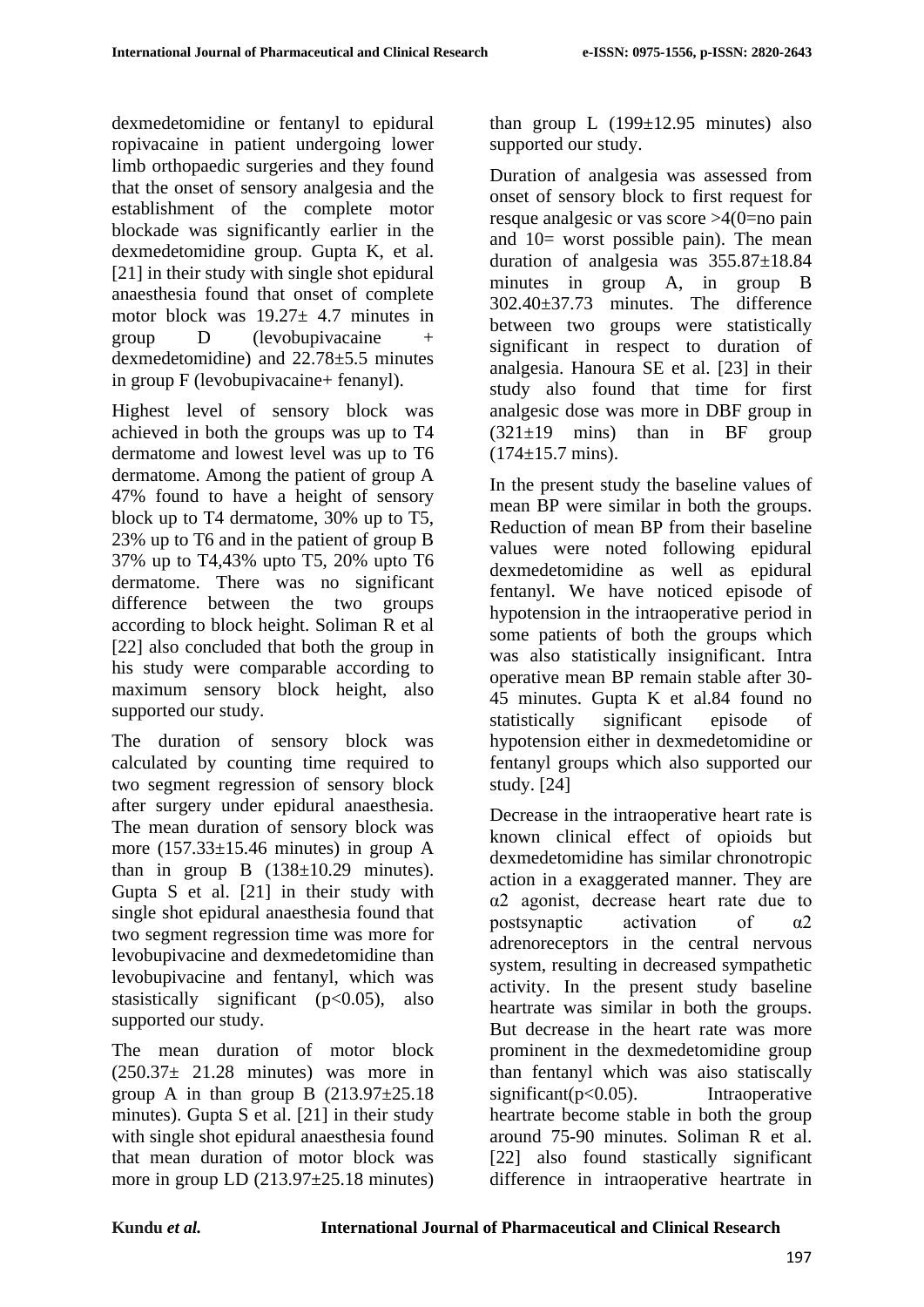both the group  $(p<0.05)$  which also supported our study.

There was no statistical difference  $(p=0.126)$  between the two groups with regard to number of patients suffer from the episodes of hypotension. Bajwa et al. found no difference in the incidence of bradycardia or hypotension in the two groups.

Surgeon's satisfaction score (p=.000) were significantly higher in group A, which proved clearly that dexmedetomidine was superior adjuvant than fentanyl to provide satisfactory sensory-motor block when administered with 0.05% levobupivacaine in epidueal anaesthesia.

Five patients in group A and eight patient in group B had incidence of nausea and vomiting. Four patients in group B complaint about pruritus, while none in group A. Three patients in either group had shivering. Two patient in group A and one patient in group B had headache. There was no incidence of respiratory depression and urinary retention in any group. The side effects such as nausea and vomiting, pruritis, were lower in the dexmedetomidine group compared to fentanyl group and a similar result was shown by Gupta et al.<sup>[21]</sup>

### **Conclusion**

Dexmedetomidine(50µg) is better adjuvant that fentanyl (50µg) in terms early onset of sensory and motor block. Dexmedetomidine provides longer duration of sensory and motor block than fentanyl. Both are comparable regarding maximum level of sensory block. Regarding haemodynamic parameter (Mean BP, Heart rate) and adverse effect (bradycardia, hypotension, nausea & vomiting, pruritus) dexmedetomidine is better alternative than fentanyl, though it cause more decrease of heartrate. Dexmedetomidine provides more satisfaction among surgeon than fentanyl.

Therefore, epidural dexmedetomidine is a feasible, safe and more reliable adjuvant with levobupivacaine (0.5%) to provide smooth anaesthesia and analgesia with higher satisfaction to surgeon than epidural fentanyl in abdominal hysterectomy.

#### **References**

- 1. Mulroy MF, Larkin KL, Hodgson PS, Helman JD, Pollock JE, Liu SS. A comparison of spinal, epidural and general anesthesia for outpatient knee arthroscopy. Anesth Analg 2000;91 (4):860-4.
- 2. Oremus K, Safaric Z. The role of epidural anesthesia and analgesia in surgical practice. Ann Surg 2004;240(3):561-2.
- 3. Moraca RJ, Sheldon DG, Richard C. The role of epidural anesthesia and analgesia in surgical practice. Ann Surg 2003;238(5):663-73.
- 4. Engquist A, Brandt MR, Fernandes A, Kehlet H. The blocking effect of epidural analgesia on the adrenocortical and hyperglycemic response to surgery. Acta Anaesthesiol Scand 1977;21(4):330-5.
- 5. Brandt MR, Fernandes A, Mordhorst R, Kehlet H. Epidural analgesia improves postoperative nitrogen balance. Br Med J 1978;1(6120):1106- 8.
- 6. Foster RH, Markham A. Levobupivacaine: a review of its pharmacology and use as a local anaesthetic. Drugs 2000;59(3):551-79.
- 7. Modig J, Karlstrom G. Intra- and postoperative blood loss and hemodynamics in total hip replacement when performed under lumbar epidural versus general anesthesia. Eur J Anaesthesiol 1987;4(5):345-55.
- 8. Weber S, Bennett CR, Jones NF. Improvement in blood flow during lower extremity microsurgical free tissue transfer associated with epidural anesthesia. Anesth Analg 1988;67(7):703-5.